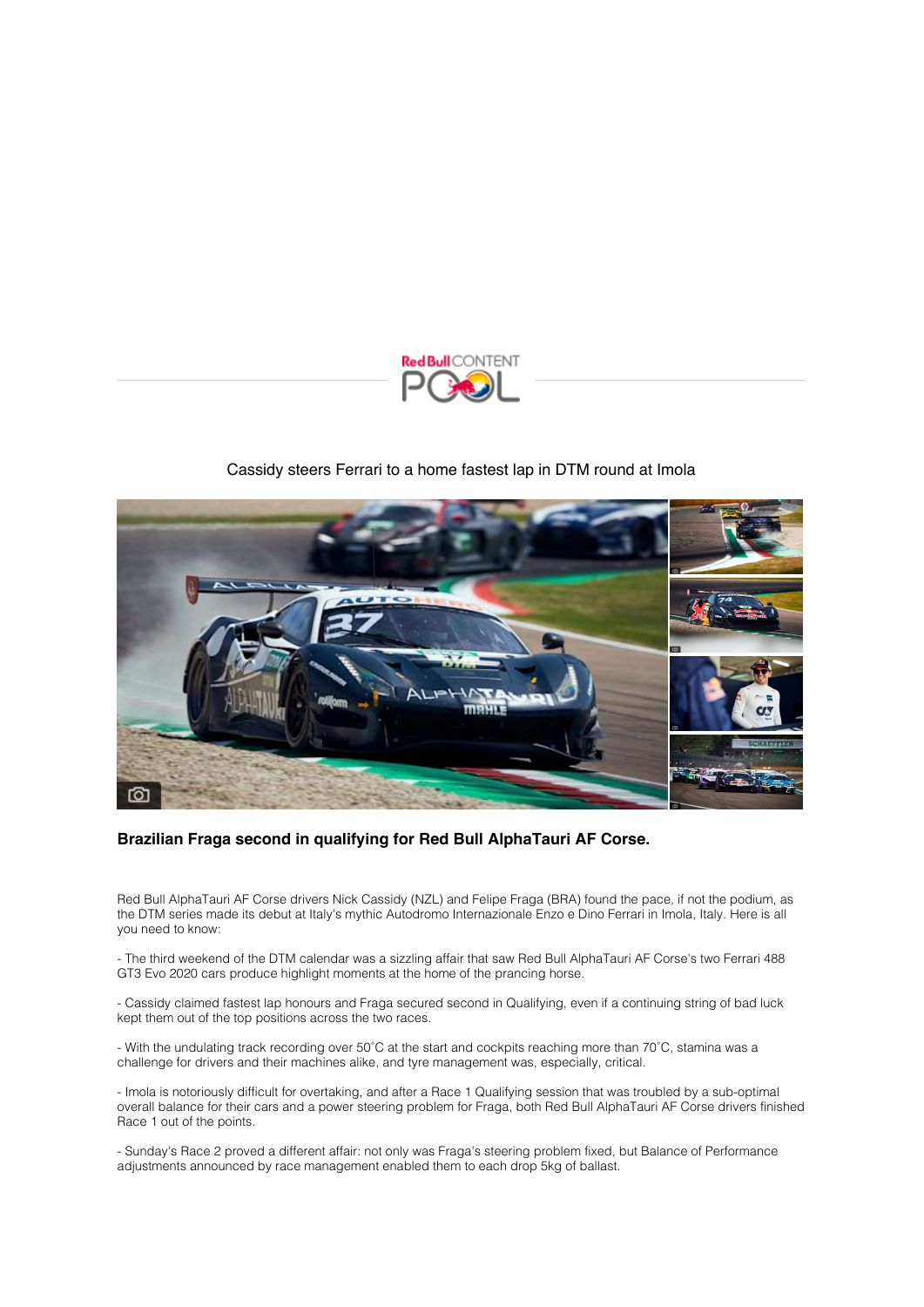- In Race 2 Qualifying, Fraga – who was adjusting to a new #74 Red Bull liveried Ferrari after irreparable fire damage to his previous car at the Lausitzring – sped to his first front row of the season, taking second place behind Switzerland's Ricardo Feller for two championship points.

- When the race took off, a determined Fraga wasted no time, passing Feller for the lead by the end of the first lap. When a Safety Car came out, the Brazilian, like many, took the opportunity to pit for best chance at holding position, but in the re-start he was rear-ended at Tamburello corner, with a subsequent tyre puncture forcing him to retire.

- "It's a tough weekend for us again," said Fraga, 26, whose bad luck has seen him finish only one of the season's six races – albeit with a second place in Portimão.

- He added: "I think the team worked hard and we were fighting for the win today, but I got hit from behind. I don't know what to say, it's really disappointing. We'll just focus on the next race now and see if we can do something at the Norisring.

- In the #37 car with the livery of Red Bull's premium fashion brand, AlphaTauri, Cassidy finished sixth in Race 2 Qualifying and was running toward a top-five finish in the race itself, but lost the advantage because rules do not allow both team drivers to box simultaneously during a Safety Car.

- Making the best of the situation, the Kiwi flew to the front, at one point over nine seconds ahead of his nearest competitor, topping himself for fastest lap several times to finally secure the honour – and a title point – with 1:41.684 on the 4.9km track.

- Cassidy, 27, said: "It was quite a solid day, I guess. We had a good Qualifying, the race was running well in P5, looking very strong. Unfortunately with the Safety Car only one car can box at a time, though we could stay out front, show our speed, take the fastest lap – which is an important point – and be positive about the performance despite an overall frustrating weekend."

- Fraga now holds 22 points, which according to provisional standings, stands him at 11th place in the DTM Drivers' Championship, while Cassidy's new total of three points puts him in 20th.

- Red Bull AlphaTauri AF Corse holds 11th place in the Team competition with five rounds to go, and every round features two races of 55 minutes plus one lap. Next up is the season's only street circuit as Round 4 of the DTM championship comes to Germany's Norisring on July 1-3, 2022.

Race 1 result, Imola 1. René Rast (GER) – Team ABT 2. Nico Müller (SUI) – Team Rosberg 3. Mirko Bortolotti (ITA) – GRT 14. Nick Cassidy (NZL) – Red Bull AlphaTauri AF Corse 26. Felipe Fraga (BRA) – Red Bull AlphaTauri AF Corse

Race 2 result, Imola 1. Ricardo Feller (SUI) – Team ABT Sportsline 2. Dev Gore (USA) – Team Rosberg 3. Marco Wittmann (GER) – Walkenhorst Motorsport 17. Nick Cassidy (NZL) – Red Bull AlphaTauri AF Corse 23. Felipe Fraga (BRA) – Red Bull AlphaTauri AF Corse

2022 DTM Drivers Championship standings after three rounds (provisional) 1. Sheldon van der Linde (RSA) 80 points 2. Mirko Bortolotti (ITA) 68 3. Nico Müller (SUI) 62 11. Felipe Fraga (BRA) 22 20. Nick Cassidy (NZL) 3

2022 DTM Teams Championship standings after three rounds (provisional) 1. Schubert Motorsport, 101 points 2. Team Rosberg, 80 3. ABT Sportsline, 74 11. Red Bull AlphaTauri AF Corse, 23

2022 DTM Calendar April 29 - May 1: Portimão, Portugal May 20-22: Lausitzring, Germany June 17-19: Imola, Italy July 1-3: Norisring, Germany August 26-28: Nürburgring, Germany September 9-11: Spa-Francorchamps, Belgium September 23-25: Red Bull Ring, Austria October 7-9: Hockenheimring, Germany

Explore more DTM content [HERE.](https://click.redbullmediapitch.com/CL0/https:%2F%2Fwww.redbullcontentpool.com%2Fmotorsports/1/010201817d296253-82c20f1b-8f7d-4c5d-bd8b-b7549164b5bf-000000/l9GzlcYe35knEj_KI2k9Ibh8FTZP_0MvkPhfwPXkZV4=253)